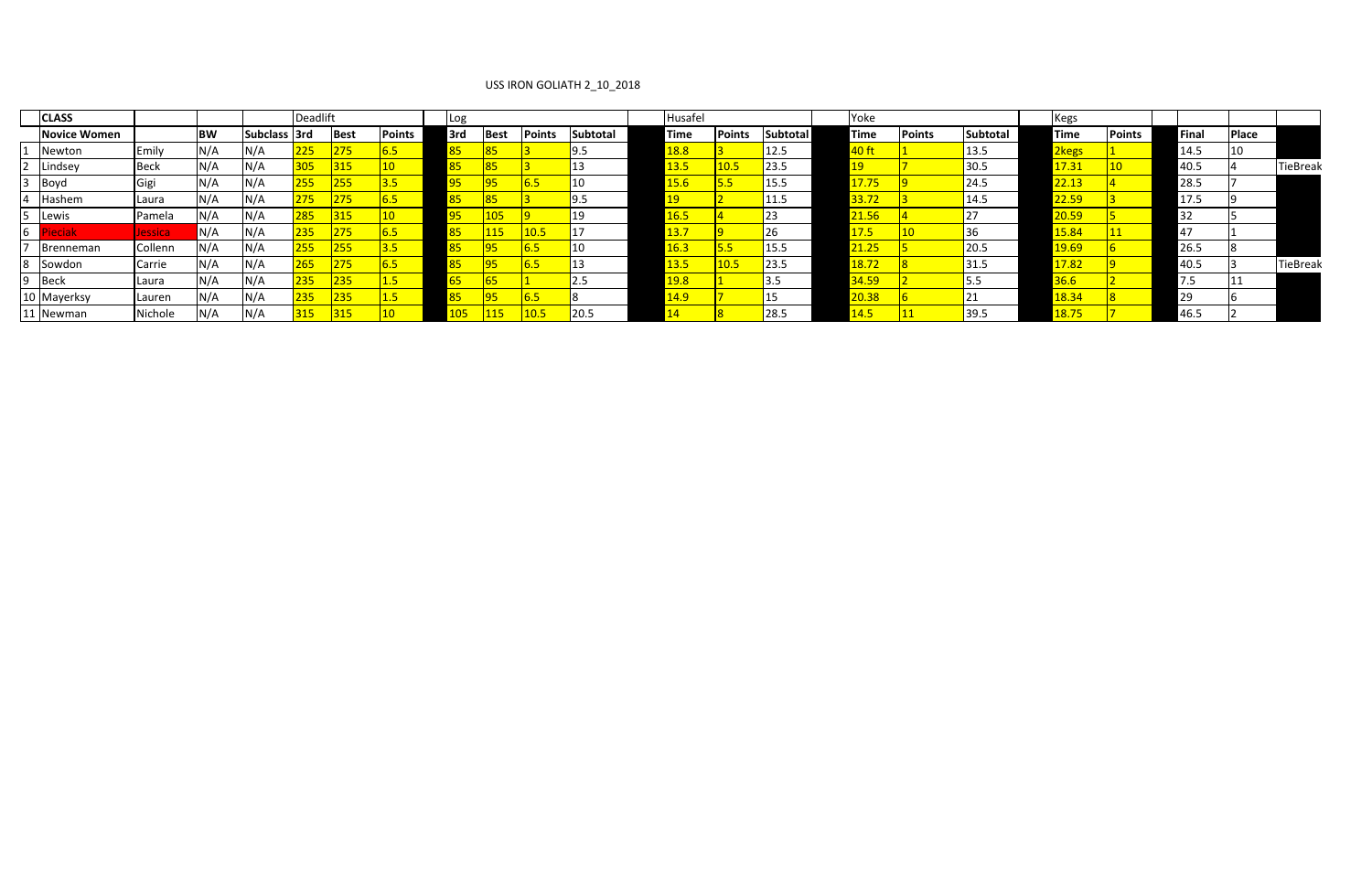|                 | <b>CLASS</b>   |                     |           |               | <b>Deadlift</b> |             |               | <sub>I</sub> Log |             |               |                 | Husafel      |               |                 | Yoke          |               |                 | <b>IKegs</b> |               |    |              |              |
|-----------------|----------------|---------------------|-----------|---------------|-----------------|-------------|---------------|------------------|-------------|---------------|-----------------|--------------|---------------|-----------------|---------------|---------------|-----------------|--------------|---------------|----|--------------|--------------|
|                 | <b>LWW</b>     |                     | <b>BW</b> | Subclass 3rd  |                 | <b>Best</b> | <b>Points</b> | 3rd              | <b>Best</b> | <b>Points</b> | <b>Subtotal</b> | <b>Time</b>  | <b>Points</b> | <b>Subtotal</b> | <b>Time</b>   | <b>Points</b> | <b>Subtotal</b> | <b>Time</b>  | <b>Points</b> |    | <b>Final</b> | <b>Place</b> |
|                 | Jarest         | Danielle            | 112.8     | $ 120\rangle$ | 225             | 225         |               |                  | 105         |               |                 |              |               |                 | 74 ft         |               |                 | 32.56        |               |    |              |              |
| $2^{\circ}$     | <b>Auligan</b> | Joanne              | 132       | 1132          | 325             | 325         |               |                  | 125/        | 5.5           | 10.5            | 15.3         |               | 15.5            | 15.34         |               | 22.5            | 25.56        |               |    | 24.5         |              |
| $\vert 3 \vert$ | arnes          | ummor<br>JUIIIIIIEI | 130.6     | 1132          | 335             | 335         |               | <u> 15</u>       | 125         | 5.5           | 11.5            |              |               | 18.5            | <u> 18.18</u> |               | 24.5            | 17.56        |               |    | 30.5         |              |
| $\sqrt{4}$      | <u> Graham</u> | Kristin             | 129.6     | 1132          | 355             | 355         |               | L35.             | 135         |               |                 | 13.8         |               | 20              | 21.75         |               |                 | 16.35        |               | 31 |              |              |
|                 | Varner         | Christine           | 131.8     | 132           | 235             | 275         |               |                  | 95          |               |                 | 18.6         |               |                 | 31.6          |               |                 | LL           |               |    |              |              |
|                 | West           | <b>Amy</b>          | 130.6     | 132           | 295             | 295         | $\sqrt{3.5}$  |                  | 95          |               | 5.5             | <u> 19.3</u> |               | $\sqrt{6.5}$    | 24.66         |               |                 | 24.72        |               |    | 12.5         |              |
|                 | Glomski        | Andrea              | 131.8     | 132           | 225             |             |               |                  | qҕ          |               |                 | 16.6         |               |                 | 21.21         |               | 14.5            | 23.41        |               |    | 18.5         |              |

|                 | <b>CLASS</b>           |                |           |              | Deadlift |              |               | Log         |             |               |                 | Husafel      |        |                 | Yoke         |               |          | <b>Kegs</b> |               |       |              |  |
|-----------------|------------------------|----------------|-----------|--------------|----------|--------------|---------------|-------------|-------------|---------------|-----------------|--------------|--------|-----------------|--------------|---------------|----------|-------------|---------------|-------|--------------|--|
|                 | <b>MWW</b>             |                | <b>BW</b> | Subclass 3rd |          | <b>Best</b>  | <b>Points</b> | 3rd         | <b>Best</b> | <b>Points</b> | <b>Subtotal</b> | Time         | Points | <b>Subtotal</b> | <b>Time</b>  | <b>Points</b> | Subtotal | Time        | <b>Points</b> | Final | <b>Place</b> |  |
|                 | Theresa                | Kratochvil     | 145.2     | 148          | 315      | 315          |               |             | 105         |               |                 | <u>'3.7</u>  |        |                 | 28.94        |               |          |             |               |       |              |  |
| $\vert 2 \vert$ |                        | <b>Schiess</b> | 145.8     | 1148         | 325      | 325          |               | <u> 115</u> | <b>115</b>  | 3.5           |                 | <u>lb. I</u> |        |                 | <u>21.69</u> |               |          | 25.59       |               |       |              |  |
| 3               |                        | <b>Mancini</b> | 163.4     | 165          | 275      | 325          | כ.כ           | 115         | 115         | 3.5           |                 | 16.5         |        |                 | 20.06        |               |          | 25.91       |               | 74    |              |  |
| $\vert 4 \vert$ |                        | <b>Ward</b>    | 146.8     | 148          | 275      | $\sqrt{305}$ |               |             | 125         |               |                 | 21.8         |        |                 | 37.72        |               |          |             |               |       |              |  |
|                 | Samuelson              | Emilie         | 147.2     | 148          | 245      | 295          |               |             | 115         | 3.5           | 5.5             | 19.8         |        | $\sqrt{8.5}$    | 43.47        |               |          | 35.34       |               | 10.5  |              |  |
| 6               | <b>Vaggerty</b>        | Lindsey/       | 165.4     | 165          | 365      | 375          |               |             | 155         |               |                 | 14.1         |        |                 | 19.28        |               |          | <u>17.9</u> |               |       |              |  |
| 7 <sup>1</sup>  | <b>Ingles McMillan</b> | Lauren         | 145.4     | <b>148</b>   | 255      | 255          |               | <b>15</b>   | 115         | 13.5          | 4.5             | 15.6         |        | 10.5            | 22.25        |               | 14.5     | 28.72       |               | 16.5  |              |  |

|                | <b>CLASS</b>    |        |           |              | Deadlift |      |               | LO٤              |            |               |          | <b>Husafe</b> |               |          | Yoke               |               |          | <b>Kegs</b> |               |      |              |  |
|----------------|-----------------|--------|-----------|--------------|----------|------|---------------|------------------|------------|---------------|----------|---------------|---------------|----------|--------------------|---------------|----------|-------------|---------------|------|--------------|--|
|                | <b>HWW</b>      |        | <b>BW</b> | Subclass 3rd |          | Best | <b>Points</b> | <b>Srd</b>       | Best       | <b>Points</b> | Subtotal | Time          | <b>Points</b> | Subtotal | <b>Time</b>        | <b>Points</b> | Subtotal | <b>Time</b> | <b>Points</b> | Fina | <b>Place</b> |  |
|                | <b>Accollio</b> | la zan | 201.2     | 1242         | 295      | 325  |               |                  | <b>155</b> | 3.5           | 4.5      | 15.6          |               | ပ.၁      | 33.96              |               | 19.5     | 25.09       |               | 13.5 |              |  |
| $\mathsf{Z}$   | Pieciak         | c la c | 186.4     | 198          | 315      | 335  |               |                  | 145        |               |          | <u>18.7</u>   |               |          | <mark>23.22</mark> |               |          | 25.69       |               |      |              |  |
|                |                 |        | 209.2     | 242          | 365      | 375  |               | 125 <sub>1</sub> | 135        |               |          | 57ft          |               |          | 33.44              |               |          | 25.84       |               |      |              |  |
| 4 <sub>1</sub> |                 |        | 225.2     | 242          | 105      | 1405 |               |                  | 155        |               |          | <u>18.3</u>   |               | 10.5     | <mark>29.59</mark> |               | 13.5     | 36.15       |               | 14.5 |              |  |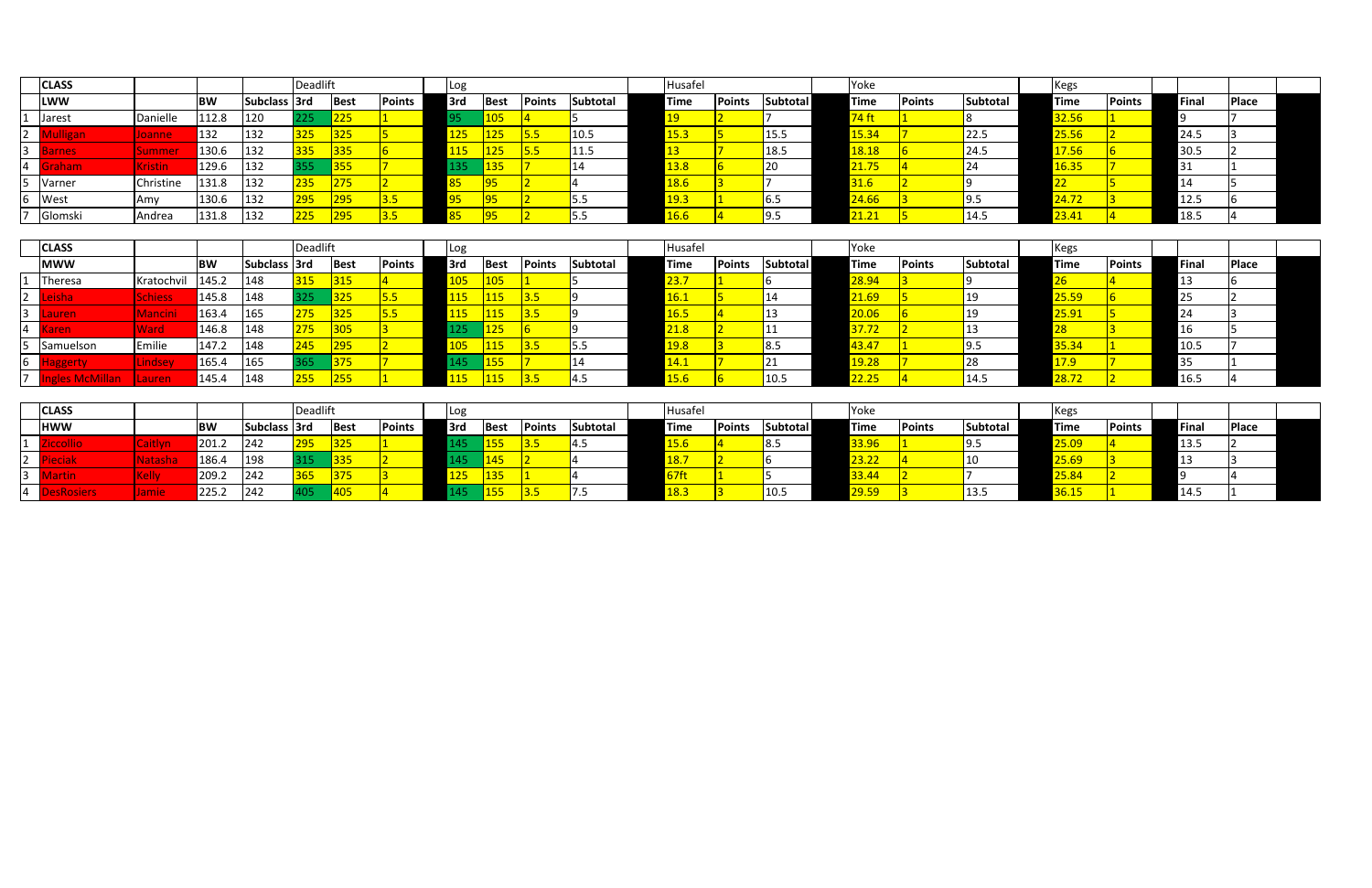|   | <b>CLASS</b>      |             |           |              | Deadlift |              |               | Log         |                  |        |                 | Husafel          |               |          | Yoke               |        |                 | Kegs        |                 |              |       |  |
|---|-------------------|-------------|-----------|--------------|----------|--------------|---------------|-------------|------------------|--------|-----------------|------------------|---------------|----------|--------------------|--------|-----------------|-------------|-----------------|--------------|-------|--|
|   | <b>Novice Men</b> |             | <b>BW</b> | Subclass 3rd |          | Best         | <b>Points</b> | 3rd         | <b>Best</b>      | Points | <b>Subtotal</b> | Time             | <b>Points</b> | Subtotal | <b>Time</b>        | Points | <b>Subtotal</b> | <b>Time</b> | <b>Points</b>   | <b>Final</b> | Place |  |
|   | Potter            | William     | N/A       | N/A          | 515      | 575          |               | 205         | 245              | 15     | 30              | $15\,$           |               | 40       | 20.03              |        |                 | 23.5        | 14              | 62           |       |  |
|   | Smal              | Kyle        | N/A       | N/A          | 355      | $\sqrt{375}$ |               | <u> 185</u> | 185              |        | 10              | 17.4             |               | 14       | 27.53              |        | 19              | 2kegs       |                 | 24           | 12    |  |
|   | Brown             | Chad        | N/A       | N/A          | 1495     | 515          | 12.5          | 205         | 205              | 11.5   | 24              | 16.4             |               | 31       | 25 <sub>1</sub>    |        |                 | 45.282      |                 | 45           |       |  |
|   | Adrian            | Michael     | N/A       | N/A          | 395      | 415          | 5.5           | <b>165</b>  | 165              |        | 8.5             | 17.3             |               | 13.5     | <mark>20.28</mark> |        | 22.5            | 2kegs       |                 | 27.5         | 10    |  |
|   | Fromal            | Eric        | N/A       | N/A          | 455      | 475          | 10.5          | 185         | 185              |        | 17.5            | 18 <sub>ft</sub> |               | 19.5     | <mark>29.16</mark> |        | 22.5            | 2kegs       |                 | 27.5         | 10    |  |
| ь | Koby              | Allen       | N/A       | N/A          | 375      | 375          |               | <u> 185</u> | 185              |        | 10              | 15.7             |               | 18       | 22.75              |        |                 | 44.47       |                 | 34           |       |  |
|   | Cody              | Smith       | N/A       | N/A          | 355      | 375          |               |             |                  |        |                 |                  |               |          | 4 ft               |        |                 |             |                 |              | 15    |  |
| 8 | Opdenaker         | <b>Nick</b> | N/A       | N/A          | 415      | 1455         |               | 185         | <mark>185</mark> |        | 15              | <u> 13.2</u>     | 12            | 27       | 15.78              | 12     |                 | 2kegs       |                 | 44           |       |  |
| 9 | 'itus             | Craig       | N/A       | N/A          | 455      | <b>455</b>   |               | 225         | 225              | 14     | 22              |                  | 14            | 36       | 13.84              | 15     | 1כ              | 22.37       | 15              | 66           |       |  |
|   | 10 DeBlasis       | Robert      | N/A       | N/A          | 415      | <b>455</b>   |               | 205         | 205              | 11.5   | 19.5            | <u> 13.9 </u>    | <b>11</b>     | 30.5     | <b>19.65</b>       |        | 40.5            | 32.41       | 10 <sup>°</sup> | 50.5         |       |  |
|   | 11 Tiberi         | Chris       | N/A       | N/A          | 415      | 475          | 10.5          | 185         | 185              |        | 17.5            | 12.8             | 13            | 30.5     | 15.57              | 13     | 43.5            | 27.5        | 12              | 55.5         |       |  |
|   | 12 Ford           | Brandon     | N/A       | N/A          | 375      | 415          | 5.5           | 165         | 165              |        | 8.5             | 15.3             |               | 17.5     | <mark>28.03</mark> |        | 21.5            | 1keg        |                 | 23.5         | 13    |  |
|   | 13 Rosati         | Anthony     | N/A       | N/A          | 355      | 355          |               | 165         | 165              |        |                 | 40ft             |               |          | 42.2               |        |                 | 2kegs       |                 | 14           | 14    |  |
|   | 14 Foltz          | Andrew      | N/A       | N/A          | 495      | 515          | 12.5          | 205         | 205              | 11.5   | 24              | 11.5             |               | 39ء      | 14.63              | 14     | 53              | 25.59       | 13              | 66           |       |  |
|   | 15 Perez          | Michael     | N/A       | N/A          | 415      | 535          | 14            | 205         | 205              | 11.5   | 25.5            | 17.2             |               | 31.5     | 17.88              |        | 42.5            | 28.15       |                 | 53.5         |       |  |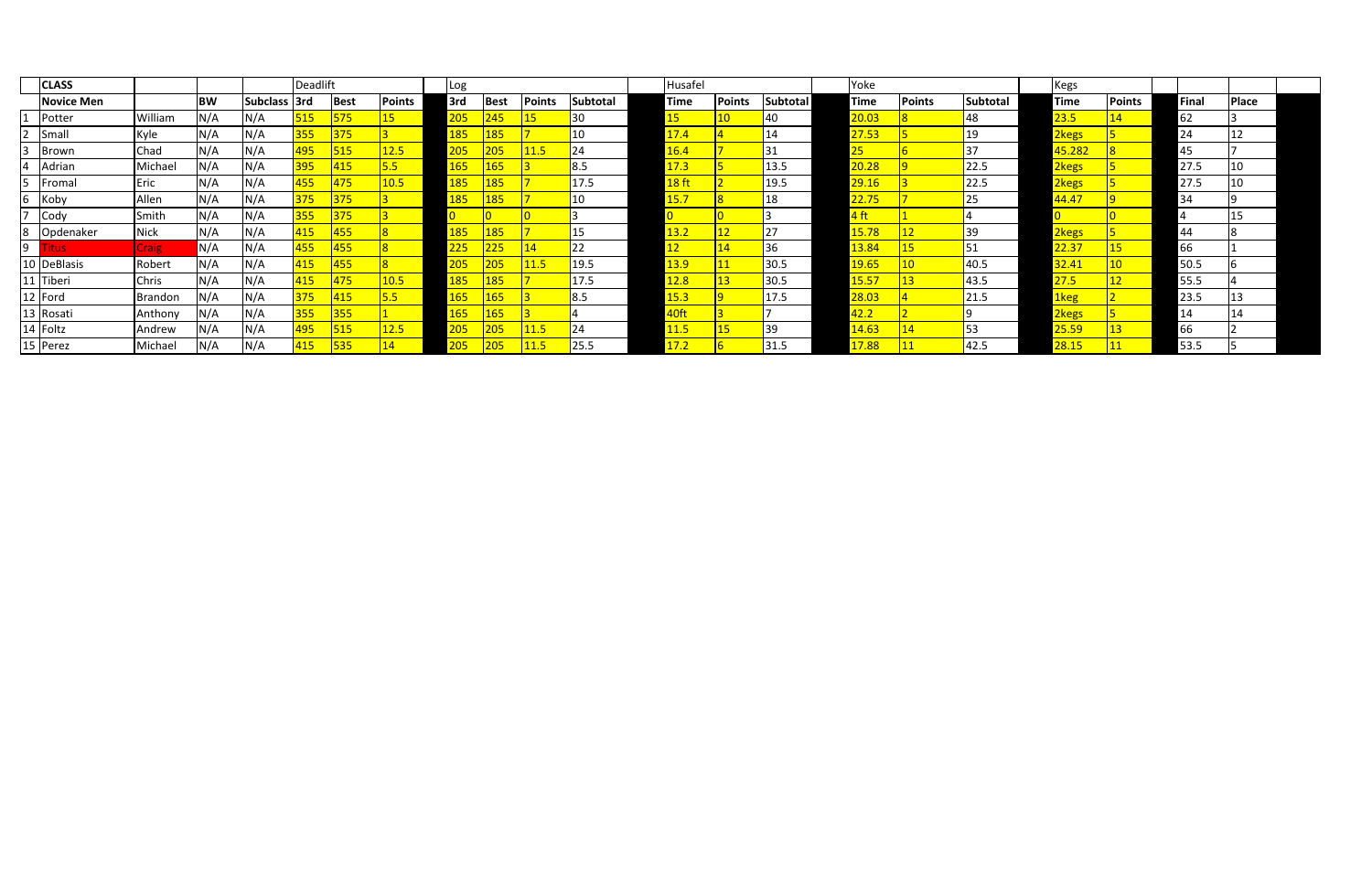|   | <b>CLASS</b>     |         |           |                     | Deadlift |               |               | LOg |             |               |                 | Husafel               |        |                 | <b>TYoke</b>       |               |                 | Keg.        |               |       |              |  |
|---|------------------|---------|-----------|---------------------|----------|---------------|---------------|-----|-------------|---------------|-----------------|-----------------------|--------|-----------------|--------------------|---------------|-----------------|-------------|---------------|-------|--------------|--|
|   | <b>LWM</b>       |         | <b>BW</b> | <b>Subclass 3rd</b> |          | <b>I</b> Best | <b>Points</b> | 3rd | <b>Best</b> | <b>Points</b> | <b>Subtotal</b> | <b>Time</b>           | Points | <b>Subtotal</b> | <b>Time</b>        | <b>Points</b> | <b>Subtotal</b> | <b>Time</b> | <b>Points</b> | Fina. | <b>Place</b> |  |
|   | <b>Holmes</b>    | Curtis  | 164       | 165                 | 115      | <b>1455</b>   | 1.5           |     | 225         |               | כ.כ             | ד הר<br><u>.v. / </u> |        | כ.סי            | <mark>22.09</mark> |               | 8.5             | 1keg        |               |       |              |  |
|   | Diehl            | Travis  | 177       | 181                 | 455      | <b>455</b>    | 1.5           | 205 | 225         |               | ر.ر             | <u> 16.2 </u>         |        | J .J            | <u> 25.9</u>       |               | $\mathbf{R}$ .  | 1keg        |               |       |              |  |
|   | iowdon           | Carl    | 175.8     | 181                 | 555      | 555           |               | 205 | 205         |               |                 | 13.6                  |        |                 | 17.63              |               |                 | 2kegs       |               |       |              |  |
| 4 | <b>Finchman</b>  | kvan    | 179.8     | 181                 | 495      | 515           |               |     | 225         |               |                 | ຳາ<br>12.Z            |        |                 | 14.91              |               |                 | 2kegs       |               |       |              |  |
|   | <i>k</i> eckline | Irandon | 178.8     | 181                 | 475      | 495           |               | L65 | 165         |               |                 | <u> 15.2</u>          |        |                 |                    |               |                 | 2kegs       |               |       |              |  |

|                | <b>CLASS</b> |                |           |              | Deadlift |               |                 | Log         |                  |               |                 | Husafel           |               |                 | Yoke |                    |               |          | <b>Kegs</b> |               |       |       |  |
|----------------|--------------|----------------|-----------|--------------|----------|---------------|-----------------|-------------|------------------|---------------|-----------------|-------------------|---------------|-----------------|------|--------------------|---------------|----------|-------------|---------------|-------|-------|--|
|                | <b>MWM</b>   |                | <b>BW</b> | Subclass 3rd |          | <b>Best</b>   | <b>Points</b>   | 3rd         | Best             | <b>Points</b> | <b>Subtotal</b> | <b>Time</b>       | <b>Points</b> | <b>Subtotal</b> |      | <b>Time</b>        | <b>Points</b> | Subtotal | <b>Time</b> | <b>Points</b> | Final | Place |  |
|                | Bennett      | Byron          | 206.6     | 220          | 335      | $\sqrt{335/}$ |                 |             |                  |               |                 |                   |               |                 |      |                    |               |          |             |               |       |       |  |
| $\overline{2}$ | sasser       | <b>Matthew</b> | 195.6     | 198          | 515      | 515           |                 | 225         | <u> 225</u>      |               |                 | <mark>20.5</mark> |               |                 |      | $51$ ft            |               |          | 2kegs       |               | 15.5  |       |  |
| 3              | ensen        | Wesley         | 220.5     | 1220         |          | 715           |                 | <u> 285</u> | 285              |               | 20              | 14.8              |               | 28              |      | <mark>50.9</mark>  |               |          | 37.12       |               | 35    |       |  |
| $\overline{4}$ | emieres      | Michael        | 196.4     | 198          |          | 595           |                 | 265         | 265              | 6.5           | 13.5            | 14.6              |               | 22.5            |      | 16.32              |               | 32.5     | 31.21       |               | 39.5  |       |  |
| 5 <sup>1</sup> | <b>trown</b> | Sam i          | 217.6     | 220          | 535      | 535           | 3.5             | 285         | 285              |               | 12.5            |                   |               | 22.5            |      | <mark>15.57</mark> |               | 33.5     | 24.75       |               | 43.5  |       |  |
| 6              | Crane        | Jason          | 219.8     | 220          | 595      | 595           |                 | 225         | 225              |               | 10              | 15.8              | כ.כ           | 15.5            |      | 22.22              |               | 20.5     | 24.43       |               | 31.5  |       |  |
| 7 <sup>7</sup> | utlio        | <b>Tyler</b>   | 220.2     | 220          | 595      | 595           |                 | 285         | $\overline{285}$ |               | 16              | 12.9              |               |                 |      | 16.5               |               |          | 27.53       |               | 45    |       |  |
| 8              | DeFranco     | Ignatious      | 220.4     | 220          | 635      | 635           | 10 <sup>1</sup> | 305         | 305              |               |                 | 74ft              |               | 23              |      | 20.54              |               |          | 36.06       |               | 55    |       |  |
|                | Hessenbruch  | Kurt           | 218.6     | 220          | 475      | 595           |                 | 205         | 225              |               | 10              | 15.6              |               | 17              |      | <b>18.9</b>        |               |          | 2kegs       | 3.5           | 27.5  |       |  |
| 10             |              | Jermaine       | 198.6     | 198          | 515      | 535           | 3.5             | 265         | 265              | 6.5           | 10              | 20.7              |               | 13              |      | 34.28              |               |          | 1keg        |               | 19    |       |  |
|                | 11 Gilmore   | Cameron        | 206       | 220          |          | 595           |                 | <u> 45</u>  | 245              |               |                 | 15.8              |               | 17.5            |      | 18.4               |               |          | 30.12       |               | 33.5  |       |  |

| <b>CLASS</b>          |               |        |              | <b>Deadlift</b> |      |               | LUR  |              |             |          | <b>Husafel</b> |               |                 | <b>P</b> oke      |               |          | Kegs        |               |      |       |  |
|-----------------------|---------------|--------|--------------|-----------------|------|---------------|------|--------------|-------------|----------|----------------|---------------|-----------------|-------------------|---------------|----------|-------------|---------------|------|-------|--|
| <b>HWM</b>            |               | BW     | Subclass 3rd |                 | Best | <b>Points</b> | 13rd | <b>IBest</b> | Points      | Subtotal | <b>Time</b>    | <b>Points</b> | <b>Subtotal</b> | <b>Time</b>       | <b>Points</b> | Subtotal | <b>Time</b> | <b>Points</b> | Fina | Place |  |
| apriglione            |               | 1242.2 | 242          | 655             | 695  |               | 805  | 325          | $\P$ 4.5    | 18.5     |                |               | 12.5            | 16.66             |               | 16.5     | 22.21       |               | 21.5 |       |  |
| <mark>`orvelli</mark> | ·rank         | 220.6  | 242          | 515             | 515  |               | 265  | 265          |             |          | 16.4           |               |                 | <mark>30.1</mark> |               |          | 2kegs       |               |      |       |  |
| ivans                 | <b>Thomas</b> | 237.4  | 242          | 620             | 620  |               | 205  | 205          |             |          | 20.4           |               |                 | 30.35             |               |          | 50.66       |               |      |       |  |
| Accor                 | steven        | 262.8  | 275          | 655             | 655  |               | 325  | 325          | <b>14.5</b> | כ. ז     | 17.2           |               | 10.5            | <b>15.15</b>      |               | I 15.5   | 24.16       |               | 19.5 |       |  |
|                       | Ereg          | 268    | 275          | 805             | 805  |               | 305  | 305          |             |          | <u> 17.9</u>   |               |                 | 32.31             |               |          | 46.37       |               |      |       |  |